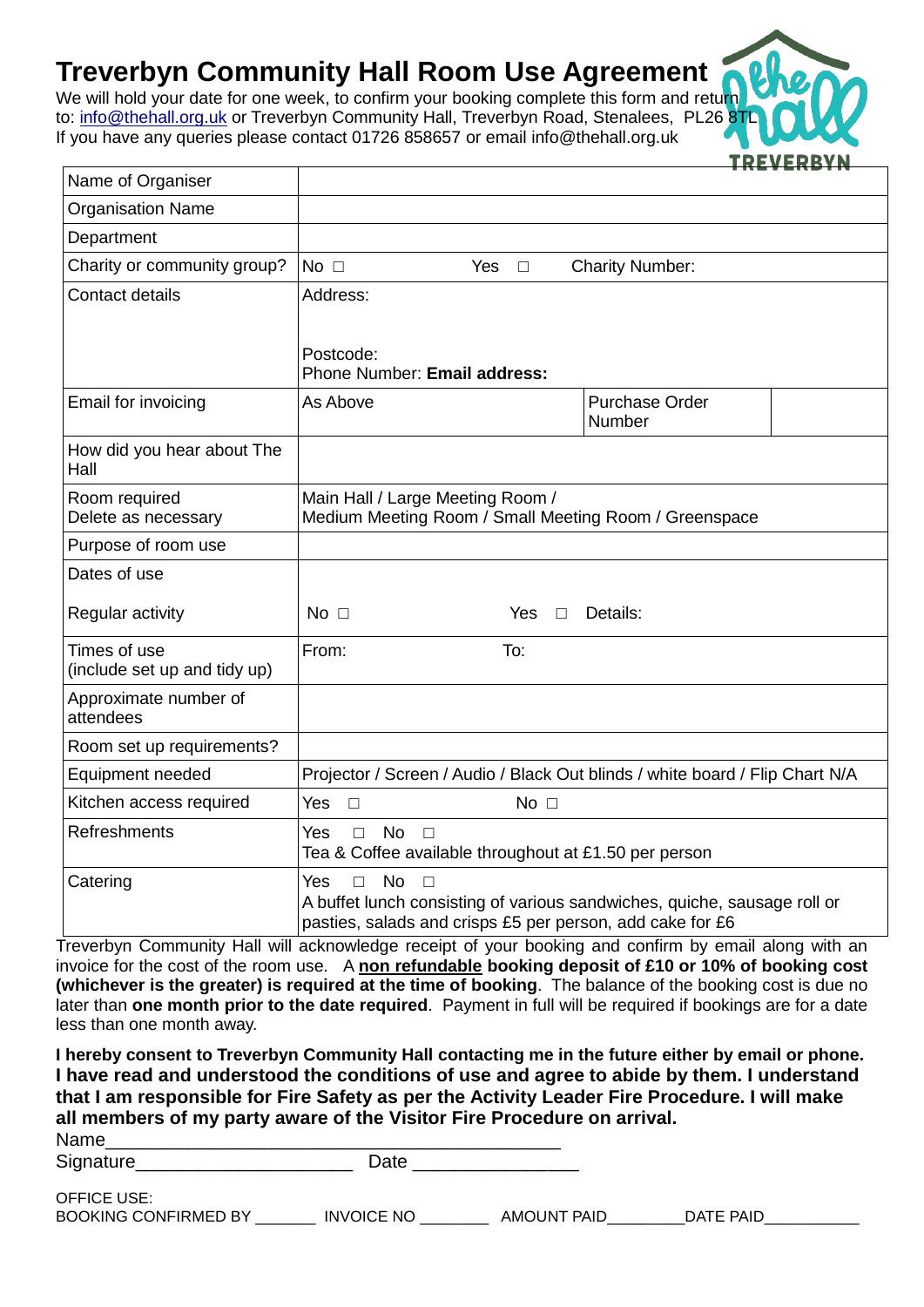# **Hall Usage Charges 2020**

## **Standard Room Use**

|                                       | Maximum      |     | 4 Hour Session | Hourly  |        |
|---------------------------------------|--------------|-----|----------------|---------|--------|
|                                       | Capacity     |     | inc VAT Ex VAT | inc VAT | Ex VAT |
| Main Hall                             | 80 seated    | £50 | £41.67         | £15     | £12.50 |
|                                       | 110 standing |     |                |         |        |
| Large Meeting Room                    | 14 boardroom | £40 | £33.33         | £12     |        |
|                                       | 25 theatre   |     |                | £10.00  |        |
| <b>Medium Meeting</b>                 | 12 boardroom | £35 | £29.17         | £10     | £8.33  |
| Room                                  | 21 theatre   |     |                |         |        |
| <b>Small Meeting Room</b>             | 8 board room | £30 | £25.00         | £8      | £6.66  |
|                                       | 8 theatre    |     |                |         |        |
| <b>Community Garden</b>               |              | £35 | £29.17         | £10     | £8.33  |
| (includes access to gardening tools & |              |     |                |         |        |
| toilet facilities in The Hall)        |              |     |                |         |        |

## **In the event that more than 60 people are in the main hall room the front door must remain open for the time booked to comply with our revised fire risk assessment.**

## **Cleaning**:

Please leave The Hall as found it, including the removal of all rubbish. **Please note the Biffa bins located in the car park are for use only by TREVERBYN COMMUNITY HALL.** We can take care of cleaning up after your event however we will require payment ahead of your booking, please speak to one of the team for prices.

## **Accessibility**

Please note The Main Hall, Kitchen and Small Meeting room (capacity 10) are on the ground floor and fully wheelchair accessible. Meeting rooms on the first floor are accessed via 2 flights of stairs or a stairlift.

## **Hours of Use**

Rooms are available for use from 7am and 12.30am

## **Refreshments**

All rooms will have access to tea & coffee making facilities. If you require more comprehensive catering please contact the team on 01726 858657, our community café will be happy to help.

## **Discounts**

20% discount is offered to community groups, charitable or voluntary organisations and residents of Treverbyn and Stenalees booking for private functions.

## **Regular Users**

Regular hall users also benefit from a regular booking discount when **bookings are made and paid for in advance**.

48 bookings / year 30% discount 24 bookings / year 25% discount 12 bookings / year 20% discount

## **Storage**

Storage space at The Hall is very limited and only available through prior agreement

## **Access**

Casual hall users will be admitted by a local key holder or given a temporary access code. Regular hall users will need to have a nominated key holder responsible for opening up & locking up after the activity has finished.

Registered Charity No: 1156531 VAT registration No: 182094701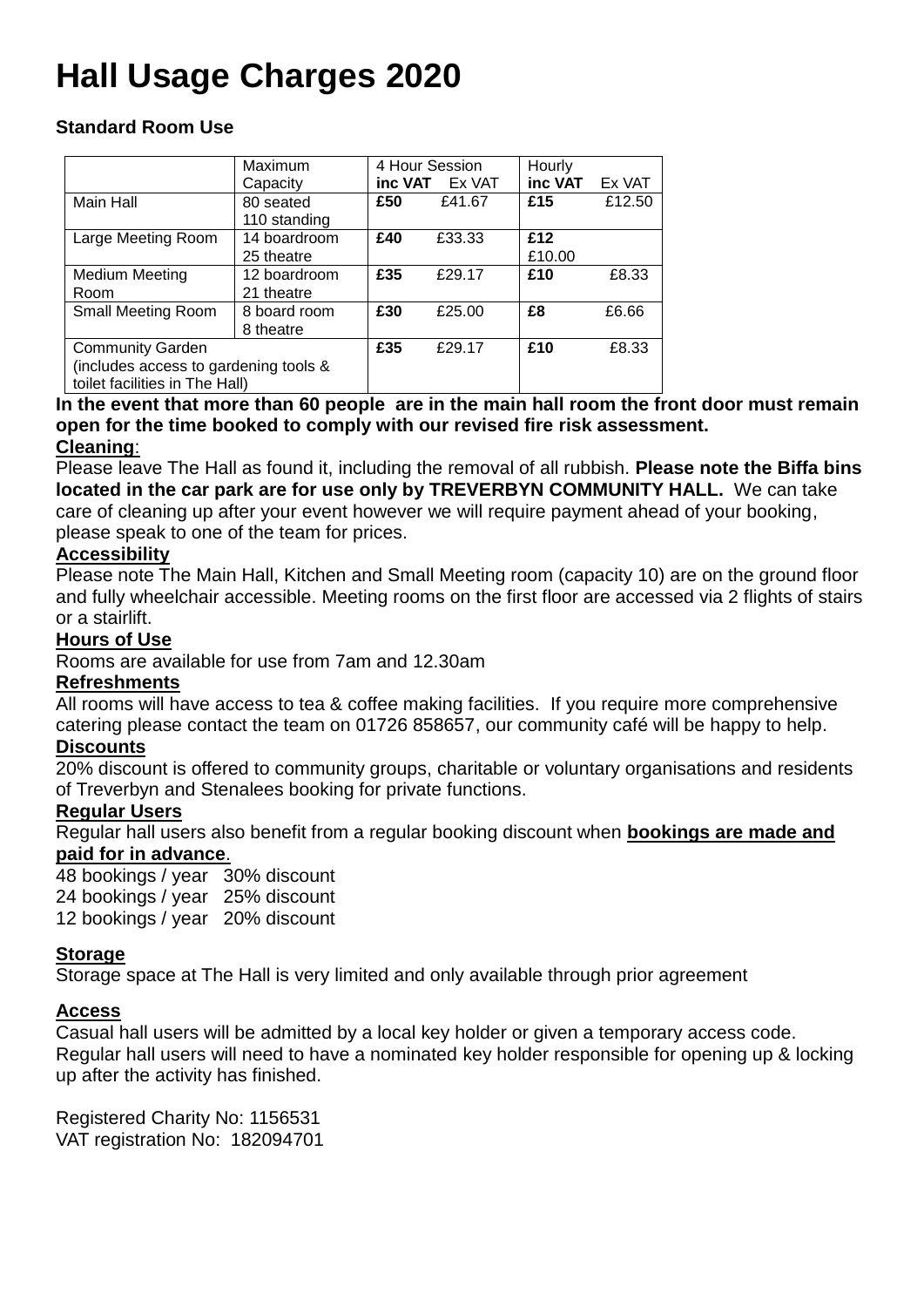## **Treverbyn Community Hall Conditions of Use**

#### **1. Age**

The User, who is over 18 years old, accepts responsibility for being in charge and on the premises at all times when the public are present and for ensuring that all conditions, under this agreement, relating to the management and supervision of the premises are met.

#### **2. Supervision**

The User, shall, during the period of use, be responsible for supervision of the premises, the fabric and the contents; their care, safety from damage however light or change of any sort; and the behaviour of all persons using the premises whatever their capacity, including proper supervision of car parking arrangements so as to avoid obstruction of the highway. As directed by the Manager the User shall make good or pay for all damage (including accidental damage) to the premises or to fixtures, fittings or contents and for loss of contents.

#### **3. Use of Premises**

The User shall not use the premises or grounds including car park for any purpose other than described in the user agreement and shall not sub-let or use the premises or allow the premises to be used for any unlawful or unsuitable purpose or in any unlawful way nor do anything or bring onto the premises anything which may endanger the same or render invalid any insurance policies in respect thereof nor allow the consumption of alcohol thereon without written permission.

#### **4. Insurance and Indemnity**

(a)The User shall be liable for:

(i) the cost of repair of any damage done (including accidental and malicious damage) to any part of the premises including the cartilage thereof or the contents of the property

(ii) all claims, losses, damages and costs made against or incurred by Treverbyn Community Hall Management Committee, their employees, volunteers, agents or invitees in respect of damage or loss of property or injury to persons arising as a result of use of the premises (including the storage of equipment) by the User and

(iii) all claims, losses, damages and costs made against or incurred by Treverbyn Community Hall, their employees, volunteers, agents or invitees as a result of any nuisance caused to a third party as a result of the use of the premises by the User, and subject to sub-clause (b), the User shall indemnify and keep indemnified accordingly each member of Treverbyn Community Hall management committee and the Hall's employees, volunteers, agents and invitees against such liabilities.

(b)The Community Hall shall take out adequate insurance to insure the liabilities described in sub-clauses (a)(i) above and may, in its discretion and in the case of non commercial Users, insure the liabilities described in subclauses (a) (ii) and (iii) above. The Community hall shall claim on its insurance for any liability of the User hereunder but the User shall indemnify and keep indemnified each member of the Community Hall management committee and the Community hall's employees, volunteers, agents and invitees against (a) any insurance excess incurred and (b) the difference between the amount of the liability and the monies received under the insurance policy.

(C)Where the Community Hall does not insure the liabilities described in sub-clauses (a)(ii) and (iii) above, the User shall take out adequate insurance to insure such liability and on demand shall produce the policy and current receipt or other evidence of cover to the Community Hall Manager. Failure to produce such policy and evidence of cover will render the agreement void and enable the Hall Manager to make the premises available to another User.

The Community hall is insured against any claims arising out of its **own** negligence.

#### **5. Gaming, betting and lotteries**

The User shall ensure that nothing is done on or in relation to the premises in contravention of the law relating to gaming, betting and lotteries.

#### **6. Music Copyright licensing**

The Community Hall holds relevant licences under Performing Right Society (PRS) and the Phonographic Performance Licence (PPL) but, where appropriate, the User must also hold a licence. It is the responsibility of the User to know if such a licence is required for their use of the Hall.

#### **7. Film**

Children shall be restricted from viewing age-restricted films classified according to the recommendations of the British Board of Film Classification. Users should ensure that they have the appropriate copyright licences for film.

#### **8. Childcare Act 2006**

The User shall ensure that any activities for children under eight years of age comply with the provisions of the Childcare Act 2006 and the Safeguarding Vulnerable groups Act 2006 and only fit and proper persons who have been subject to DBS checks should have access to the children. Checks may also apply where children over eight and vulnerable adults are taking part in activities. The User shall provide the Community Hall management committee with a copy of DBS checks and Child Protection Policy on request.

#### **9. Public safety compliance**

The User shall comply with all conditions and regulations made in respect of the premises by the Local Authority, the Licensing Authority, and The Hall's Fire Risk Assessment or otherwise, particularly in connection with any event which constitutes regulated entertainment, at which alcohol is sold or provided or which is attended by children. The User shall also comply with The Hall's Health and Safety policy.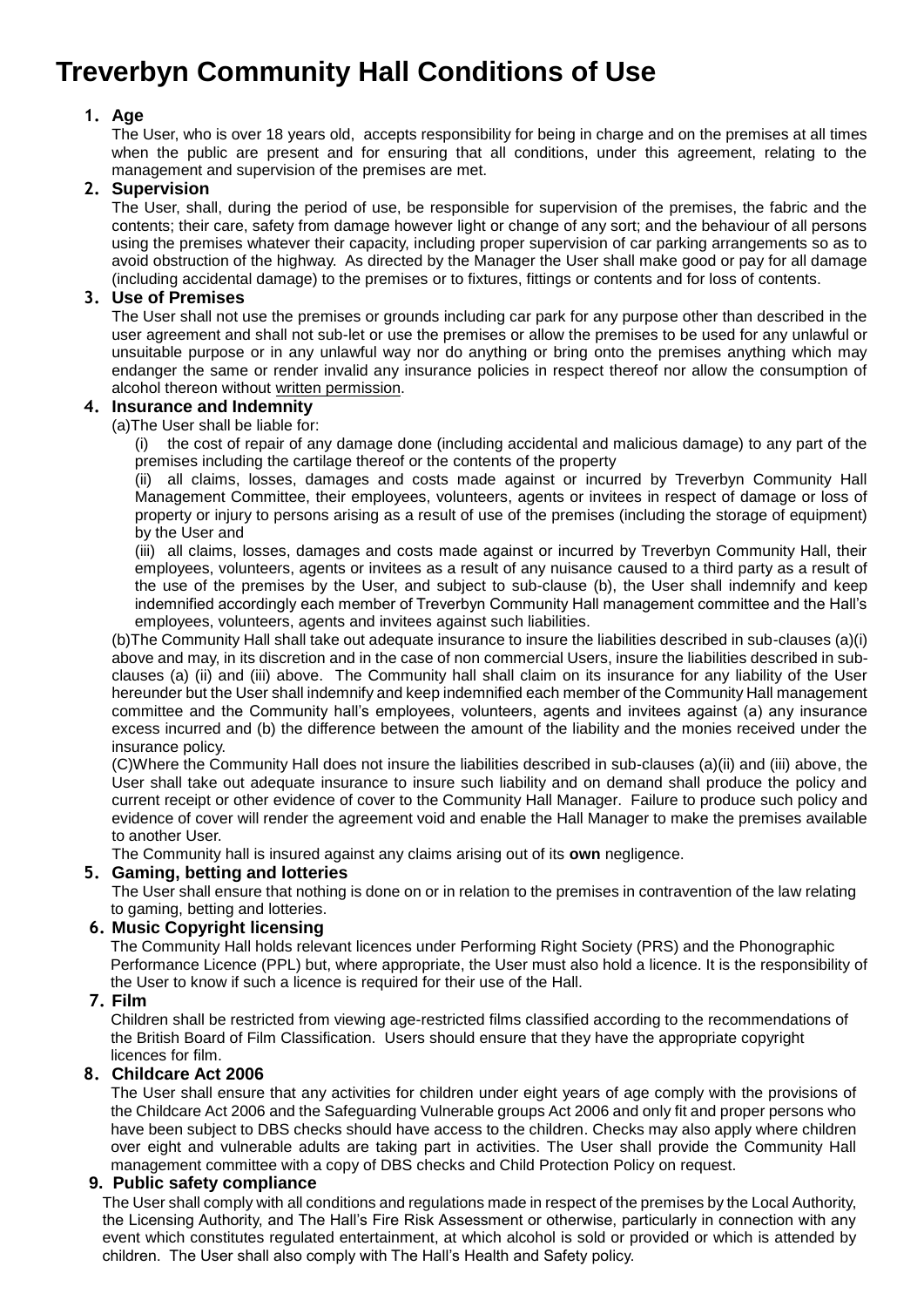The Fire Service shall be called to any outbreak of fire, however slight, and details shall be given to the Manager of The Hall. The User acknowledges that they have received instruction in the following matters;

The action to be taken in event of fire. This includes calling the Fire Brigade and evacuating the hall.

- The location and use of fire equipment
- Escape routes and the need to keep them clear.
- Method of operation of escape door fastenings.
- Appreciation of the importance of any fire doors and of closing all fire doors at the time of a fire.
- Location of the first aid box.

In advance of any activity whether regulated entertainment or not the User shall check the following items

- That all fire exits are unlocked and panic bolts in good working order.
- That all escape routes are free of obstruction and can be safely used for instant free public exit.
- That any fire doors are not wedged open.
- That exit signs are illuminated.
- That there are no obvious fire hazards on the premises.
- That emergency lighting supply illuminating all exit signs and routes are turned on during the whole of the time the premises are occupied (if not operated by an automatic mains failure switching device).

#### **Copies of the Activity Leader Fire Procedure and Visitor Fire Procedure have been supplied with this User Agreement**

#### 10. **Noise**

The User shall ensure that the minimum of noise is made on arrival and departure, particularly late at night and early in the morning. The User shall, if using sound amplification equipment, make use of any noise limitation device provided at the premises and comply with any other licensing condition for the premises.

#### **Drunk and disorderly behaviour and supply of illegal drugs**

The User shall ensure that in order to avoid disturbing neighbours to The Hall and avoid violent or criminal behaviour; care shall be taken to avoid excessive consumption of alcohol. No illegal drugs may be brought onto the premises. Drunk and disorderly behaviour shall not be permitted either on the premises or in its immediate vicinity. Any person suspected of being drunk, under the influence of drugs or who is behaving in a violent or disorderly way shall be asked to leave the premises in accordance with the Licensing Act 2003.

#### 12. **Health and hygiene**

The User shall, if preparing, serving or selling food, observe all relevant food health and hygiene legislation and regulations. In particular dairy products, vegetables and meat on the premises must be refrigerated and stored in compliance with the Food Temperature Regulations. The premises *are* provided with a refrigerator and thermometer.

#### **Electrical appliance safety**

The User shall ensure that any electrical appliances brought by them to the premises and used there shall be safe, in good working order, and used in a safe manner in accordance with the Electricity at Work Regulations 1989. Where a residual circuit breaker is provided the User **must** make use of it in the interests of public safety. The User will ensure that all portable electrical appliances brought into the building for use have a current PAT certificate.

#### **Stored equipment**

The Community hall accepts no responsibility for any stored equipment or other property brought on to or left at the premises, and all liability for loss or damage is hereby excluded. All equipment and other property (other than stored equipment) must be removed at the end of each use or fees will be charged for each day or part of a day at the fee per use until the same is removed.

The Community Hall may use its discretion in any of the following circumstances:

(a) Failure by the User either to pay any charges in respect of stored equipment due and payable or to remove the same within 7 days after the agreed storage period has ended.

(b) Failure by the User to dispose of any property brought on to the premises for the purposes of the use. This may result in the Community Hall Management committee disposing of any such items by sale or otherwise on such terms and conditions as it thinks fit, and charge the User any costs incurred in storing and selling or otherwise disposing of the same.

#### 15. **Smoking**

The User shall, and shall ensure that the User's invitees, comply with the prohibition of smoking in public places provisions of the Health Act 2006 and regulations made thereunder. Any person who breaches this provision shall be asked to leave the premises. The User shall ensure that anyone wishing to smoke does so outside and disposes of cigarette ends, matches etc. in a tidy and responsible manner, so as not to cause a fire.

#### **Accidents and dangerous occurrences**

Any failure of equipment belonging to The Community Hall or brought in by the User must also be reported as soon as possible. The User must report all accidents involving injury to the public to a member of the Community Hall staff as soon as possible and complete the relevant section in The Community Hall's accident book. Certain types of accident or injury must be reported on a special form to the Incident Contact Centre. The Manager will give assistance in completing this form and can provide contact details

#### **Explosives and flammable substances**

The User shall ensure that: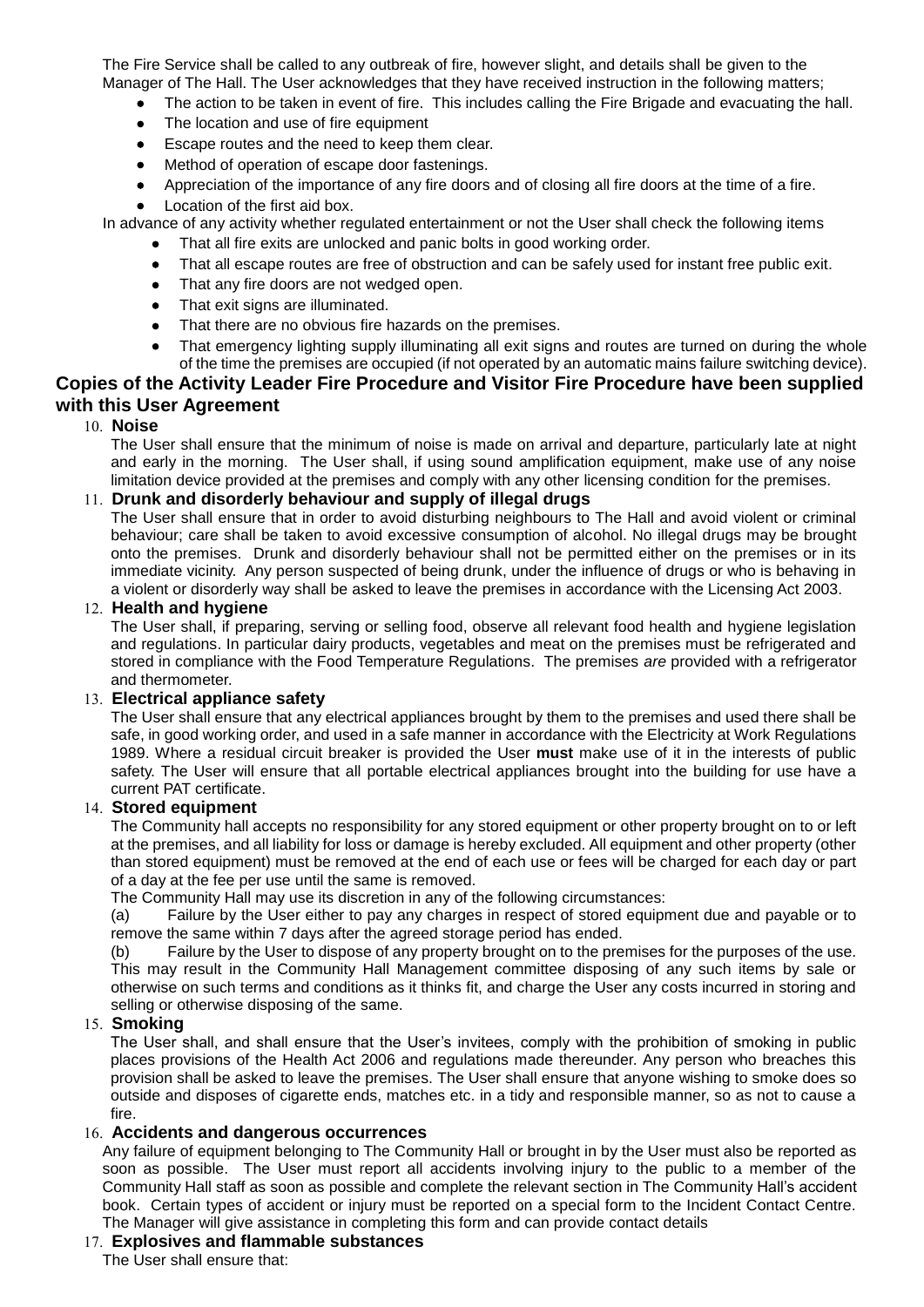- (a) Highly flammable substances are not brought into, or used in any part of the premises and that
- (b) No internal decorations of a combustible nature (e.g. polystyrene, cotton wool) shall be erected without the consent of the management committee. No decorations are to be put up near light fittings or heaters.
- (c) Any furniture used by the User must comply with current day fire regulations
- (d) No naked flames or smoke machines are to be used in the premises

#### 18. **Heating**

The User shall ensure that no unauthorised heating appliances shall be used on the premises when open to the public without the consent of The Manager. Portable Liquefied Propane Gas (LPG) heating appliances shall not be used.

#### **Animals**

The User shall ensure that no animals (including birds) except guide dogs are brought into the premises, other than for a special event agreed to by the Community Hall. No animals whatsoever are to enter the kitchen at any time.

#### **Fly posting**

The User shall not carry out or permit fly posting or any other form of unauthorised advertisements for any event taking place at the premises, and shall indemnify and keep indemnified each member of the Community Hall's management committee accordingly against all actions, claims and proceedings arising from any breach of this condition. Failure to observe this condition may lead to prosecution by the local authority.

#### **Sale of goods**

The User shall, if selling goods on the premises, comply with Fair Trading Laws and any code of practice used in connection with such sales. In particular, the User shall ensure that the total prices of all goods and services are prominently displayed, as shall be the organiser's name and address and that any discounts offered are based only on Manufacturers' Recommended Retail Prices.

#### **Cancellation**

In the unlikely event that you have to cancel a booking, please give as much notice as possible.

#### **Cancellation of room use:**

- $\bullet$  Up to 1 month prior to booking booking deposit retained
- Between 1 month  $& 2$  weeks prior to booking 50% of booking charge
- Between 2 weeks and booking  $-100\%$  of booking charge

#### **Cancellation of catering:**

- $\bullet$  Up to 2 weeks prior no charge
- Between 2 weeks & 24 hours 50%
- Less than 24 hours 100% of charge

The Community Hall reserves the right to cancel this booking with written notice to the user of the event:

- o the premises being required for use as a Polling Station for a Parliamentary or Local Government election or by-election.
- o the Community Hall Management Committee reasonably considering that (i) such use will lead to a breach of licensing conditions, if applicable, or other legal or statutory requirements, or (ii) unlawful or unsuitable activities will take place at the premises as a result of this use.
- o the premises becoming unfit for the use intended by the User.
- an emergency requiring use of the premises as a shelter for the victims of flooding, snowstorm, fire, explosion or those at risk of these or similar disasters.
- $\circ$  In any such case the User shall be entitled to a refund of any deposit already paid, but the Community Hall shall not be liable to the User for any resulting direct or indirect loss or damages whatsoever.

#### **End of Use**

The User shall be responsible for leaving the premises and surrounding area in a clean and tidy condition, properly locked and secured unless directed otherwise and any contents temporarily removed from their usual positions properly replaced, otherwise the Community Hall shall be at liberty to make an additional charge.

#### **No alterations & Decorations**

No alterations or additions may be made to the premises nor may any fixtures be installed or placards, decorations or other articles be attached in any way to any part of the premises without the prior written approval of the Community Hall Manager. Any alteration, fixture or fitting or attachment so approved shall at the discretion of the Community Hall remain in the premises at the end of the use. It will become the property of the Community Hall unless removed by the User who must make good to the satisfaction of the Community Hall any damage caused to the premises by such removal.

#### **No rights**

This Agreement constitutes permission only to use the premises and confers no tenancy or other right of occupation on the User.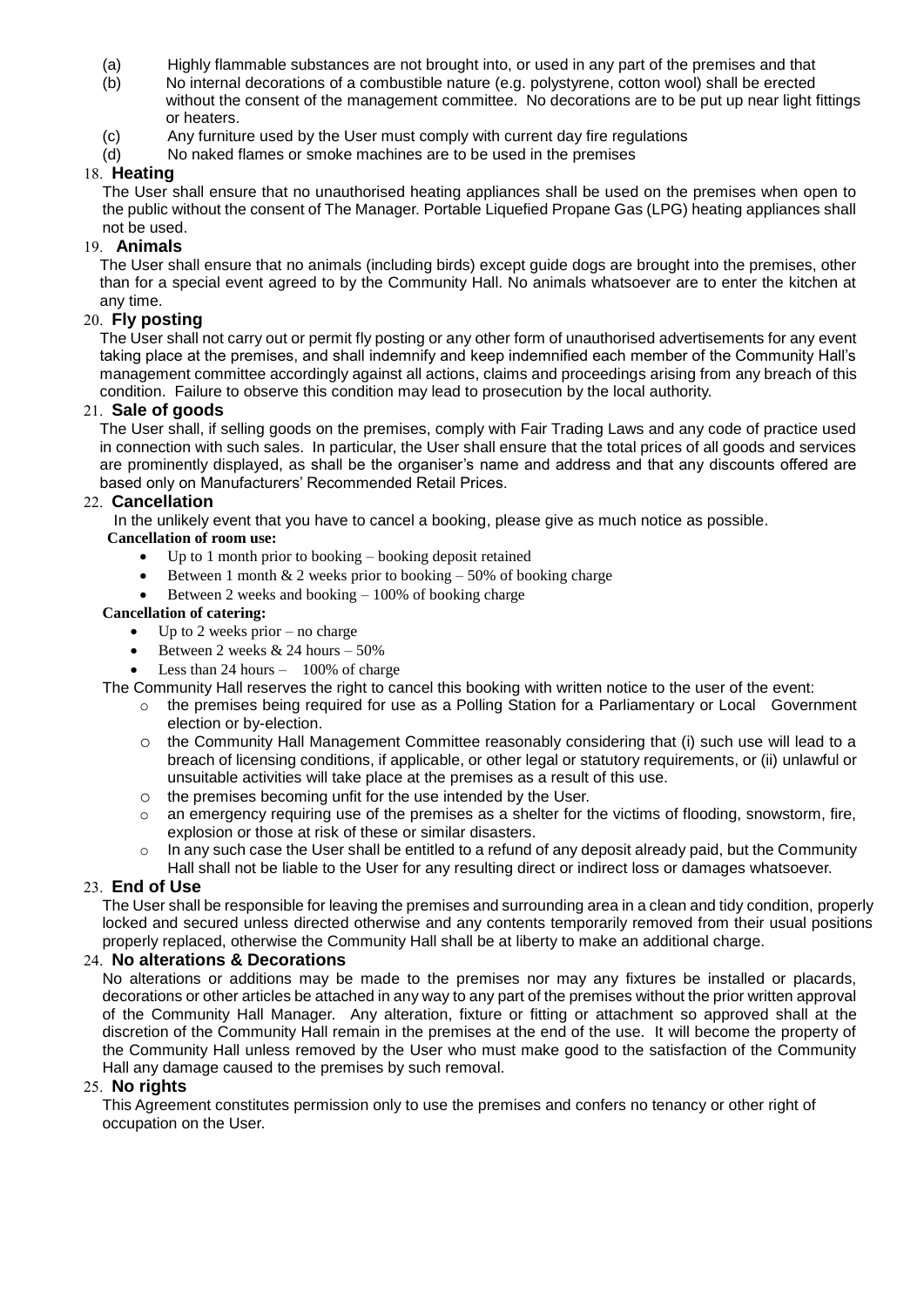## **Quick Guide to Out of Hours Hire**

- Please also **read** the full terms of hire
- Smoke machines are not permitted in any part of the building as they set the smoke alarm off!
- Bouncy castles **DO NOT** fit easily in the main hall due to the ceiling only being just over 7ft. Please advise entertainers who are providing equipment for your event.
- Blinds are mechanical and must **only** be operated by remote control. Please **do not** attempt to operate manually.
- There are a number of fixing points in the walls, please use these for fixing up banners  $\&$  balloons, ONLY WHITE TAC is permitted to temporarily fix paper to the walls and ceiling
- Cafe tables and chairs will be left in position for your use. If you require extra tables and chairs these are stored in the rear corridor behind the kitchen. Please use the trolley provided to move chairs in stacks no greater than 10. All tables and chairs need to returned as they were found.
- Please take care when removing the chain securing tables in the storage area and when handling furniture. There is a trolley in the rear corridor to help with lifting  $&$  moving.

## **About the Kitchen**

- Where kitchen use has been included in your booking, one clearly marked fridge will be available for your use. There is a mop & broom located by the baby changing facilities**.**
- Please leave the kitchen and hall as you have found including removing any waste, the bins located in the car park are Treverbyn community hall's and are not permitted to be used by customers of The Hall
- Kitchen hire is now included if booking the **main hall,** use of crockery, cutlery and glass wear is permitted, however napkins, tablecloths and tea towels are not included, We will charge for laundry services if this happens.
- **The deep fat fryers are for use by Café staff only.**

### **At the end of your hire**

- Please leave the hall as you find it, returning furniture to storage and clean up thoroughly. Brooms and a dustpan and brush are located in the rear corridor behind the kitchen.
- **Please take all of your waste, including food waste and recycling, home with you. We will charge if we find our bins in the car park are being used by yourselves or your providers.**
- Please ensure all electrical equipment including the hot water boiler, kitchen equipment & lighting are switched off and unplugged after use.
- Please switch of all lights in the main hall, close all windows and securely lock the front door by locking the door when you leave the hall and place the key in the post box as directed by the key holder when you were let in.
- Please enjoy the hall. If you need any help please do not hesitate to contact us, if you have any feedback for improving the place please do pass it on.

### **Contact during your hire period**

If you have any questions or the fire alarm sounds for any reason, please contact one of the following:

| Sara Marsh – Manager         | 01208 873166 |
|------------------------------|--------------|
| Tim Steele - Caretaker       | 07592499176  |
| Sue Waterfield - Chair       | 01726 851722 |
| Amanda Ellis – Administrator | 07511008450  |